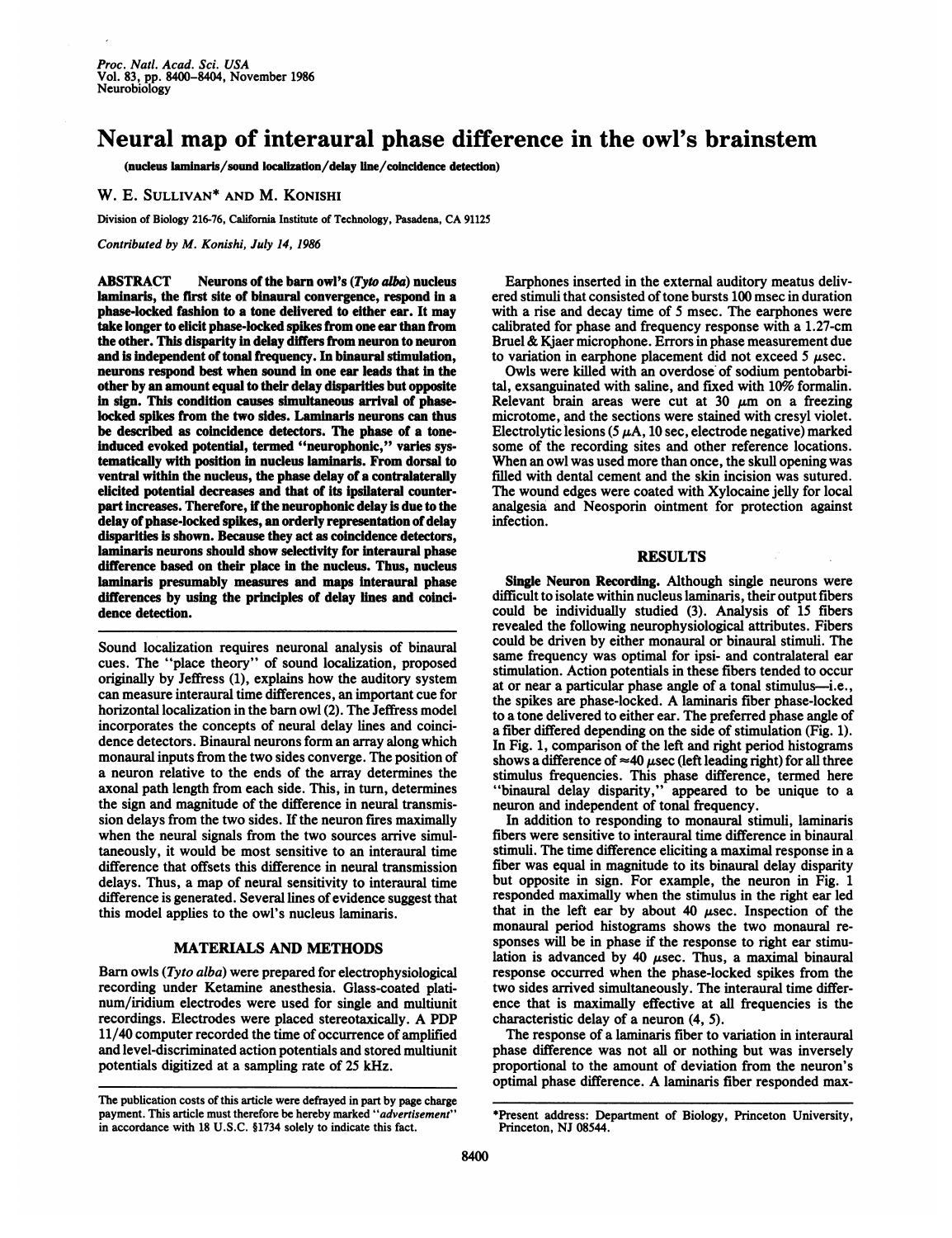

FIG. 1. Response of a laminaris neuron to monaural and binaural tonal stimuli. (A) Period histograms of spikes elicited by monaural stimulation for three different frequencies. In all cases, the phase-locked response due to left ear stimulation leads the response due to right ear stimulation by about 40  $\mu$ sec. (B) Normalized response of the same neuron to binaural stimulation as a function of interaural time difference. The response reaches a maximum when the right ear stimulus leads the left by  $40 \mu$ sec.

imally not only to its characteristic delay but also to interaural time differences that were  $n$  tonal periods away from the characteristic delay. In other words, the neuron cannot distinguish dt from  $nT + dt$ , where dt is interaural time difference,  $n$  is an integer, and  $T$  is the tonal period. This is because the neuron, using phase-locked inputs, measures time not from a single fixed point such as stimulus onset but from the beginning of each tonal period. Therefore, a laminaris neuron can be said to signal the phase-equivalent of its characteristic delay. For this reason, the present work uses the terms, phase and time, either interchangeably or differently depending on the context in which they occur.

Evoked Potential Recording. Whether laminaris neurons are systematically arranged according to their characteristic delays cannot be precisely determined by extracellular recording from output fibers because of the difficulty in localizing their cell bodies. In addition, mapping studies require reasonably large sample sizes. One of the major reasons for the lack of success in single unit recording within the nucleus is the presence of a large multiunit potential that effectively masks single unit spikes (6-8). However, these evoked potentials provide physiological clues for a map of delays in nucleus laminaris.

In nucleus laminaris, tone bursts elicited a nearly sinusoidal evoked potential containing a major spectral component identical to that of the stimulus tone. This potential, referred to as a neurophonic (9, 10), had 2- to 3-msec latencies and changed in frequency selectivity, amplitude, and phase with recording location. Fig. <sup>2</sup> A and B shows portions of neurophonics recorded at different depths for ipsilateral and contralateral stimulation. The neurophonic elicited by contralateral and ipsilateral stimulation showed, respectively, a progressive phase advance and delay with increasing depth (relative to the first response of the penetration). The change in the phase of the monaural neurophonics with depth is plotted in Fig. 2E. The phase delay due to ipsilateral stimulation began and ended more dorsally than the phase advance due to contralateral stimulation. In both cases, the rapid and systematic phase shifts occurred only within the boundaries of the nucleus.

Binaurally elicited neurophonics were sensitive to variation in recording site and interaural time difference. As mentioned above, the phase of neurophonics differed depending on the side of stimulation. When the phase difference was compensated for by a delay or an advance in the acoustic signal, the binaurally induced neurophonic reached its largest amplitude. This is primarily due to waveform summation, the two monaural responses being brought in phase. The interaural phase difference that elicited a maximal neurophonic amplitude (optimal binaural delay) changed systematically with depth, always shifting toward a greater time lead in the ipsilateral ear (Fig.  $2 C$  and  $F$ ). As with monaural neurophonics, site-dependent shifts in optimal binaural delay occurred only within the nucleus. Lesions marking the onset of the systematic shift (Fig. 2D, no. 1) were always found on the dorsal edge of the nucleus ( $n = 17$ ), and those marking the end of the phase shift  $(n = 20)$  were seen exclusively on the ventral edge (Fig. 2D, no. 2).

The distribution of optimal binaural delays in the nucleus was determined by systematic sampling of neurophonics in a slab of tissue corresponding to an isofrequency lamina. Each such slab contained a map of optimal binaural delays. The map is best illustrated by isodelay contours (Fig. 3A). In each penetration, a lesion was made at the site where optimal delay equaled 15  $\mu$ sec, ipsilateral ear leading. The lesions at the top of the nucleus (the point in the recordings where systematic changes in optimal binaural delay began) served as reference points for the calculation of isodelay contours. As shown,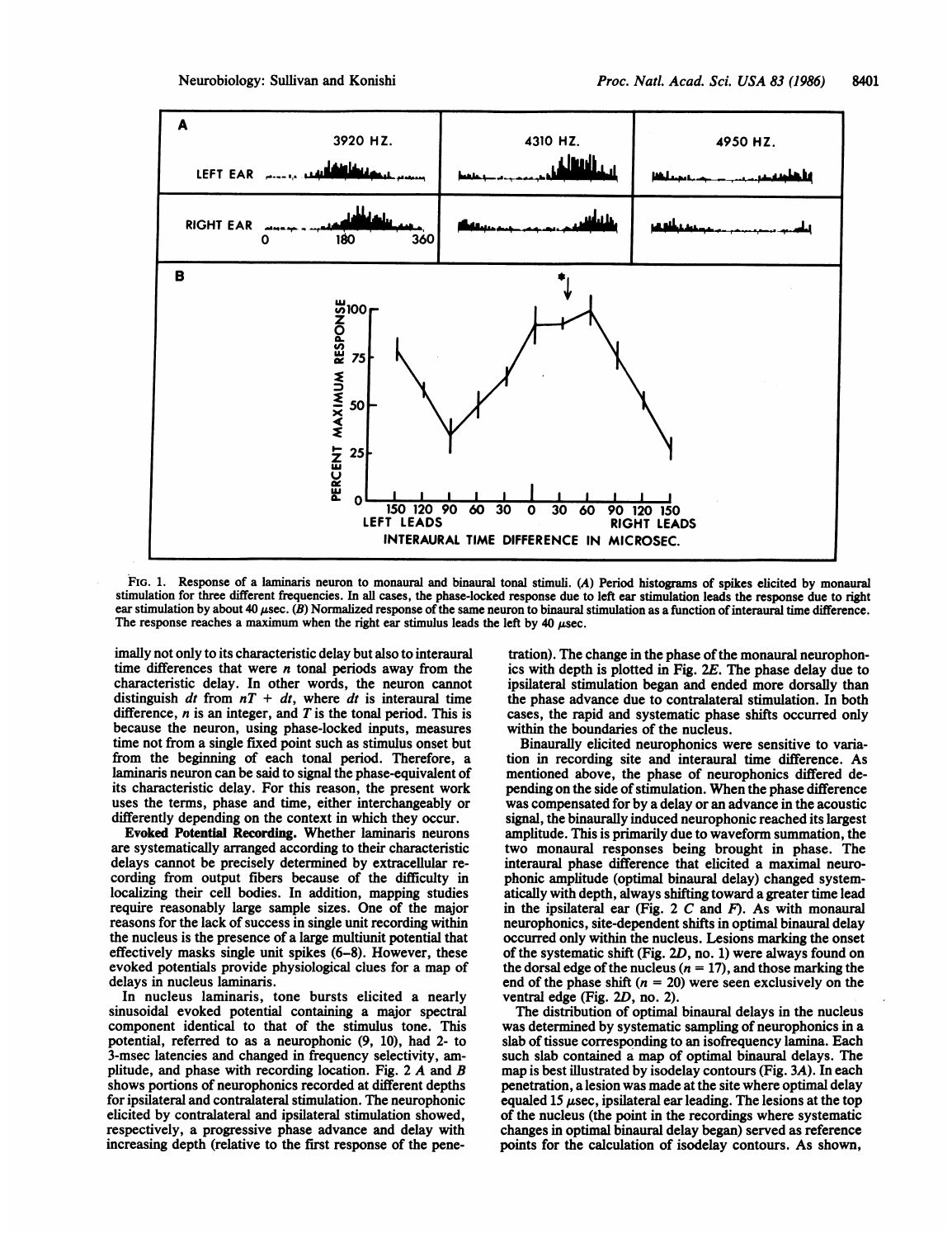

FIG. 2. Site-dependent phase shifts in sinusoidal evoked potentials. The phase of sinusoidal potentials (neurophonics) elicited by a 5.5-kHz tone varies systematically with recording depth, phase advance for contralateral (CONTRA) (A) and delay for ipsilateral (IPSI) (B) stimulation. The interaural time difference eliciting a peak response in binaural neurophonics shifts toward a greater time lead in the ipsilateral ear with depth (C). Changes in optimal binaural delay occur only within the boundaries of the nucleus (D). Arrows <sup>1</sup> and 2 indicate the loci where linear shifts in optimal delay began (top) and ended (bottom), respectively. (E and F) Quantitative analysis of monaural and binaural responses. (E) Changes in phase of monaural responses with depth. At each depth, monaural waveforms were cross-correlated with the first monaural waveform recorded in the penetration. Time zero is arbitrarily set to the depth at which the two monaural responses are in phase. (F) Change in optimal binaural delay as a function ofdepth. Squares, optimal binaural delays; circles, time differences between left (L) and right (R) monaural responses determined by cross-correlation of the two. Arrows 1 and 2 in E and F indicate the criterion for optimal binaural delay shifts for the lesion sites shown in D. nm, Nucleus magnocellularis; nl, nucleus laminaris; D, dorsal; V, ventral; L, lateral; M, medial.

isodelay contours run roughly parallel to the dorsal and ventral surfaces of the nucleus. Contralateral delays are found dorsally, whereas ipsilateral delays are found ventrally and medially. Most delays are contralateral, ranging in this case from 130  $\mu$ sec contralateral to about 50  $\mu$ sec ipsilateral.

## DISCUSSION

Neurons of the mammalian medial superior olivary nucleus (MSO) behave very much like those of nucleus laminaris (4, 11). However, no evidence for delay lines or the place representation of interaural time difference has been reported. Although the ipsilateral-contralateral difference in phaselocking is consistent with a model employing variations in axonal path length, other mechanisms could produce similar behavior in single units. No study of MSO or laminaris has isolated aad localized sufficient numbers of single units to demonstrate a map of interaural time difference.

The imificance of the evoked potential results depends on how and where the potential is generated. Neurophonics are found only in brain areas where phase-locking occurs, suggesting that the potentials result from summation of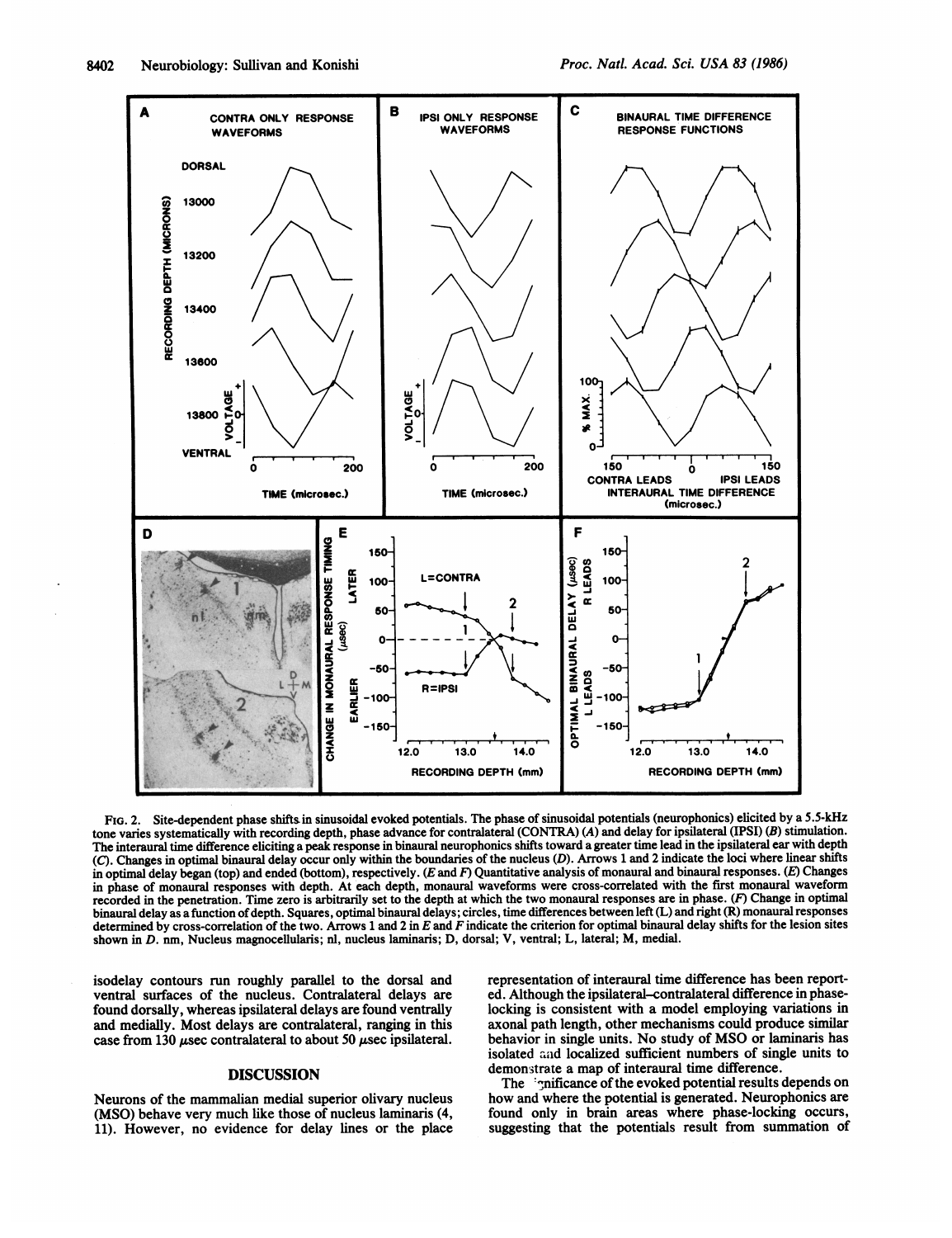

FIG. 3. (A) Contour map of optimal binaural delays and model of nucleus laminaris. The map is based on four penetrations (Pen.) in a 5-kHz isofrequency slab. In each penetration, a lesion was made at the site where the optimal binaural delay equaled 15  $\mu$ sec, ipsilateral ear leading. Lesions are indicated by black dots. Isooptimal delay contours of 100, 75, 50, and 25  $\mu$ sec (c = contralateral ear leading) and 15  $\mu$ sec (i ipsilateral ear leading) are shown. (B) Delay-line model of nucleus laminaris. Each isofrequency lamina contains two-dimensional arrays of neurons, which serve as coincidence detectors. Axons from the ipsilateral nucleus magnocellularis (the cochlear nucleus) enter the arrays from their dorsal end, whereas axons from the contralateral nucleus innervate the arrays from their ventral end. The axonal path length to a neuron varies systematically in proportion to the distance from either end. The arrows indicate the direction of signal transmission.

phase-locked spikes of many neurons. Also, the high frequency limits for phase-locking and neurophonics are similar, 3-4 kHz in the cat and 8.5 kHz in the owl (7-13). The site-dependent shifts in selectivity for frequency and phase indicate the local source of neurophonics. The shifts that occurred during a penetration cannot be accounted for by changes in the filtering properties of the recording system. Furthermore, within an isofrequency lamina, neurophonic phase shifts occurred only between the dorsal and the ventral surfaces of the nucleus. Therefore, the cause for the delays must be present between the two surfaces. Incoming axons from nucleus magnocellularis and laminaris neurons show phase locking, implying a tight temporal coupling between input and output spikes. Thus, either or both can contribute to the neurophonic. Whichever the case, we assume that neurophonic phase shifts indicate variations in transmission time.

The bilateral innervation of nucleus laminaris by axons from nucleus magnocellularis suggests that the variation in transmission time is due to differences in axonal paths (14). Axons from the ipsilateral magnocellular nucleus run along the dorsal surface of nucleus laminaris and give off collaterals within their own isofrequency lamina (15). Many of these collaterals course along more or less straight trajectories toward the ventral surface of the nucleus. Axons from the contralateral magnocellular nucleus project collaterals into nucleus laminaris from its ventral surface. Collaterals from the two sides interdigitate as they course through the nucleus in opposite directions, and contacts between the collaterals

and the evenly spaced laminaris neurons are either made en passant or by short terminal branches. Laminaris neurons have rudimentary dendrites and large somatic spines. It is thus unlikely that transmission delays occur either in the dendrite or somata.

Therefore, it is reasonable to attribute the gradients of neurophonic delays to the trajectories of axon collaterals. As the electrode moves ventrally, it moves closer to the entry point of the contralateral collaterals and farther from that of the ipsilateral fibers. Thus, the delay from the contralateral side decreases and that from the ipsilateral side increases with depth. If the above assumption is correct, the neurophonic delays at a particular locus in the nucleus would indicate the transmission delays from each side to a neuron at that site. By acting as coincidence detectors, laminaris neurons transform the observed map of transmission delay differences to a map of tuning to interaural time difference. A model incorporating these elements of axonal delay lines and coincidence detectors is shown in Fig. 3B. The change in neurophonic phase with depth amounts to an average rate of signal transmission of 10.4 m/sec ( $n = 31$ , SD = 1.78). The distance over which linear shifts in binaural optimal delay occurred ranged from 600 to 1000  $\mu$ m (mean, 770  $\mu$ m). Using these values, we predict an average optimal binaural delay range of about 148 usec. This is reasonable because the largest behaviorally relevant interaural time difference is  $\approx$ 170  $\mu$ sec (2).

Barn owls use interaural time difference for localization in the azimuthal plane. Interaural time difference also defines